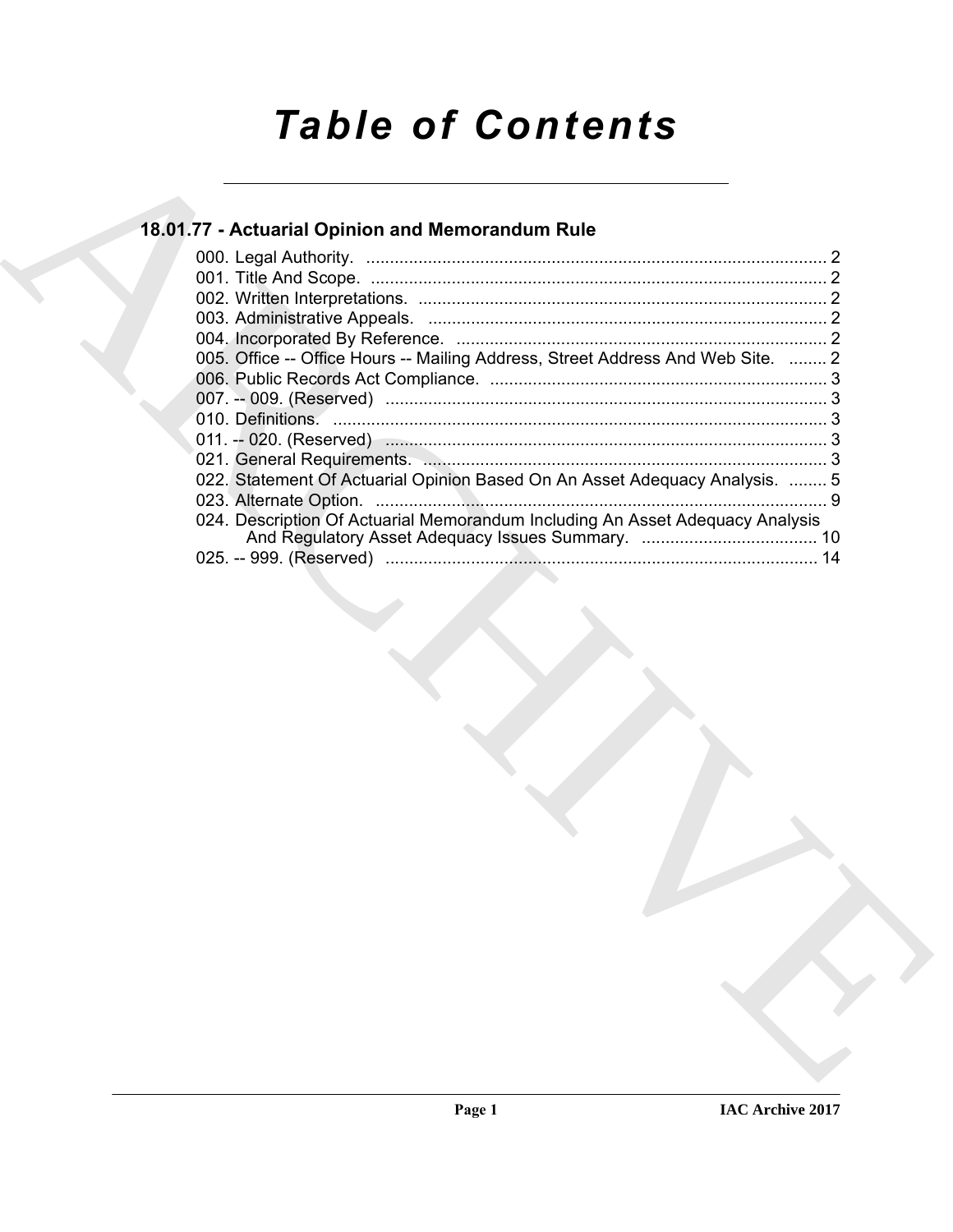### **IDAPA 18 TITLE 01 CHAPTER 77**

# **18.01.77 - ACTUARIAL OPINION AND MEMORANDUM RULE**

# <span id="page-1-1"></span><span id="page-1-0"></span>**000. LEGAL AUTHORITY.**

This rule is promulgated and adopted pursuant to the authority vested in the Director under Title 41, Chapter 2, Idaho Code. (7-1-97)

# <span id="page-1-2"></span>**001. TITLE AND SCOPE.**

**CHAPTER 77**<br> **CHARCHIVE CONTROVER CONTROVER AND MEMORAND UM RULE (1998)**<br> **CHARCHIVE CONTROVER CONTROVER CONTROVER CONTROVER CONTROVER CONTROVER CONTROVER CONTROVER CONTROVER CONTROVER CONTROVER CONTROVER CONTROVER CONTR 01. Application of Rule**. This rule shall apply to all life insurance companies and fraternal benefit societies doing business in this State and to all life insurance companies and fraternal benefit societies which are authorized to reinsure life insurance, annuities or accident and health insurance business in this State. This regulation shall be applied in a manner that allows the appointed actuary to utilize his or her professional judgment in performing the asset analysis and developing the actuarial opinion and supporting memoranda, consistent with relevant actuarial standards of practice. However, the Director shall have the authority to specify specific methods of actuarial analysis and actuarial assumptions when, in the Director's judgment, these specifications are necessary for<br>an acceptable opinion to be rendered relative to the adequacy of reserves and related items. (3-30-07) an acceptable opinion to be rendered relative to the adequacy of reserves and related items.

**02. Application to All Annual Statements**. This rule shall be applicable to all annual statements filed with the office of the Director after the effective date. A statement of opinion on the adequacy of the reserves and related actuarial items based on an asset adequacy analysis in accordance with Section 022 of this chapter, and a memorandum in support thereof in accordance with Section 023 of this chapter, shall be required each year.

(3-30-07)

# **03. Purpose**. The purpose of this rule is to prescribe: (3-30-07)

**a.** Guidelines and standards for statements of actuarial opinion which are to be submitted in accordance with Section 41-612(12), Idaho Code, and for memoranda in support thereof; (7-1-97)

| b. | Rules applicable to the appointment of an appointed actuary; and | $(3-30-07)$ |
|----|------------------------------------------------------------------|-------------|
|    |                                                                  |             |

**c.** Guidelines as to the meaning of adequacy of reserves. (3-30-07)

## <span id="page-1-3"></span>**002. WRITTEN INTERPRETATIONS.**

In accordance with Section 67-5201(19)(b)(iv), Idaho Code, this agency may have written statements which pertain to the interpretation of the rules of the chapter, or to the documentation of compliance with the rules of this chapter. These documents will be available for public inspection and copying in accordance with the public records act.

 $(3-30-07)$ 

## <span id="page-1-4"></span>**003. ADMINISTRATIVE APPEALS.**

All administrative appeals shall be governed by Chapter 2, Title 41, Idaho Code, and the Idaho Administrative Procedure Act, Title 67, Chapter 52, Idaho Code, and IDAPA 04.11.01, "Idaho Rules of Administrative Procedure of the Attorney General." (3-30-07)

## <span id="page-1-5"></span>**004. INCORPORATED BY REFERENCE.**

There are no documents incorporated by reference. (3-30-07)

## <span id="page-1-6"></span>**005. OFFICE -- OFFICE HOURS -- MAILING ADDRESS, STREET ADDRESS AND WEB SITE.**

**01. Office Hours**. The Department of Insurance is open from 8 a.m. to 5 p.m. except weekends and idays. (4-7-11) legal holidays.

**02.** Mailing Address. The department's mailing address is: Idaho Department of Insurance, P.O. Box oise, ID 83720-0043. 83720, Boise, ID 83720-0043.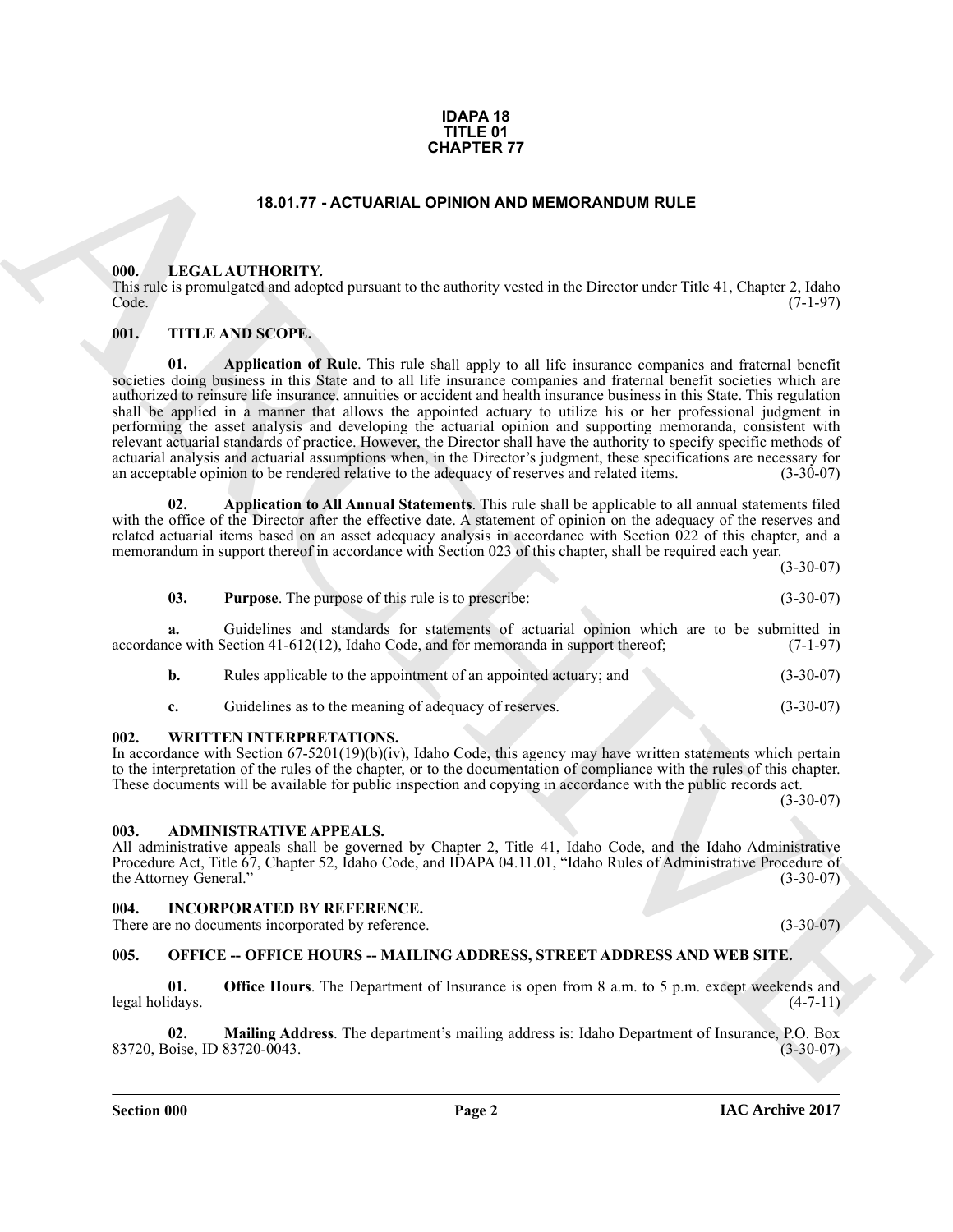**03.** Street Address. The principal place of business is 700 West State Street, 3rd Floor, Boise, Idaho (4-7-11)  $83702.$  (4-7-11)

**04. Web Site Address**. The department's website is http://www.doi.idaho.gov. (3-30-07)

# <span id="page-2-0"></span>**006. PUBLIC RECORDS ACT COMPLIANCE.**

Any records associated with these rules are subject to the provisions of the Idaho Public Records Act, Title 74, Chapter 1, Idaho Code. (3-30-07)

# <span id="page-2-1"></span>**007. -- 009. (RESERVED)**

# <span id="page-2-5"></span><span id="page-2-2"></span>**010. DEFINITIONS.**

<span id="page-2-6"></span>**01. Actuarial Opinion**. The opinion of an Appointed Actuary regarding the adequacy of the reserves and related actuarial items based on an asset adequacy test in accordance with Section 022 of this chapter and with presently accepted Actuarial Standards. (3-30-07)

<span id="page-2-7"></span>**02. Actuarial Standards Board**. The board established by the American Academy of Actuaries to develop and promulgate standards of actuarial practice. (7-1-97)

<span id="page-2-8"></span>**03.** Annual Statement. Statement required by Section 41-335 of the Idaho Code to be filed by the with the office of the Director annually. (7-1-97) company with the office of the Director annually.

<span id="page-2-9"></span>**04. Appointed Actuary**. Any individual who is appointed or retained in accordance with the requirements set forth in Subsection 021.03, of the chapter to provide the actuarial opinion and supporting memorandum as required by Section 41-612(12) of the Idaho Code. (3-30-07) memorandum as required by Section  $41-612(12)$  of the Idaho Code.

**05. Asset Adequacy Analysis**. An analysis that meets the standards and other requirements referred to in Subsection 021.04 of this chapter. It may take many forms, including, but not limited to, cash flow testing, sensitivity testing or applications of risk theory. (3-30-07) sensitivity testing or applications of risk theory.

<span id="page-2-13"></span><span id="page-2-12"></span><span id="page-2-11"></span><span id="page-2-10"></span>**06. Director**. The Director of the Idaho Department of Insurance. (7-1-97)

**07.** Company. A life insurance company, fraternal benefit society or reinsurer subject to the provisions of this rule. (7-1-97) of this rule.  $(7-1-97)$ 

**09.** Qualified Actuary. Any individual who meets the requirements set forth in Subsection 021.02 of this chapter. (3-30-07) this chapter.  $(3-30-07)$ 

<span id="page-2-3"></span>**011. -- 020. (RESERVED)**

# <span id="page-2-4"></span>**021. GENERAL REQUIREMENTS.**

# <span id="page-2-16"></span><span id="page-2-14"></span>**01. Submission of Statement of Actuarial Opinion**. (7-1-97)

**Expansion of Insurance Constraints of Assumed Palmins & Montical numbers (Expansion of Assumed Palmins Research Advisors (Exp. 1973)<br>
1973. March Montical Constraints when a latter of basis is to be seen and a latter see a.** There is to be included on or attached to Page one (1) of the annual statement for each year beginning with the year in which this rule becomes effective the statement of an appointed actuary, entitled "Statement of Actuarial Opinion," setting forth an opinion relating to reserves and related actuarial items held in support of policies and contracts, in accordance with Section 022 of this chapter. (3-30-07)

**b.** Upon written request by the company, the Director may grant an extension of the date for submission of the statement of actuarial opinion. (7-1-97)

<span id="page-2-15"></span>

| 02. | <b>Qualified Actuary.</b> An individual who: | $(7-1-97)$ |
|-----|----------------------------------------------|------------|
|     |                                              |            |

**a.** Is a member in good standing of the American Academy of Actuaries; and  $(7-1-97)$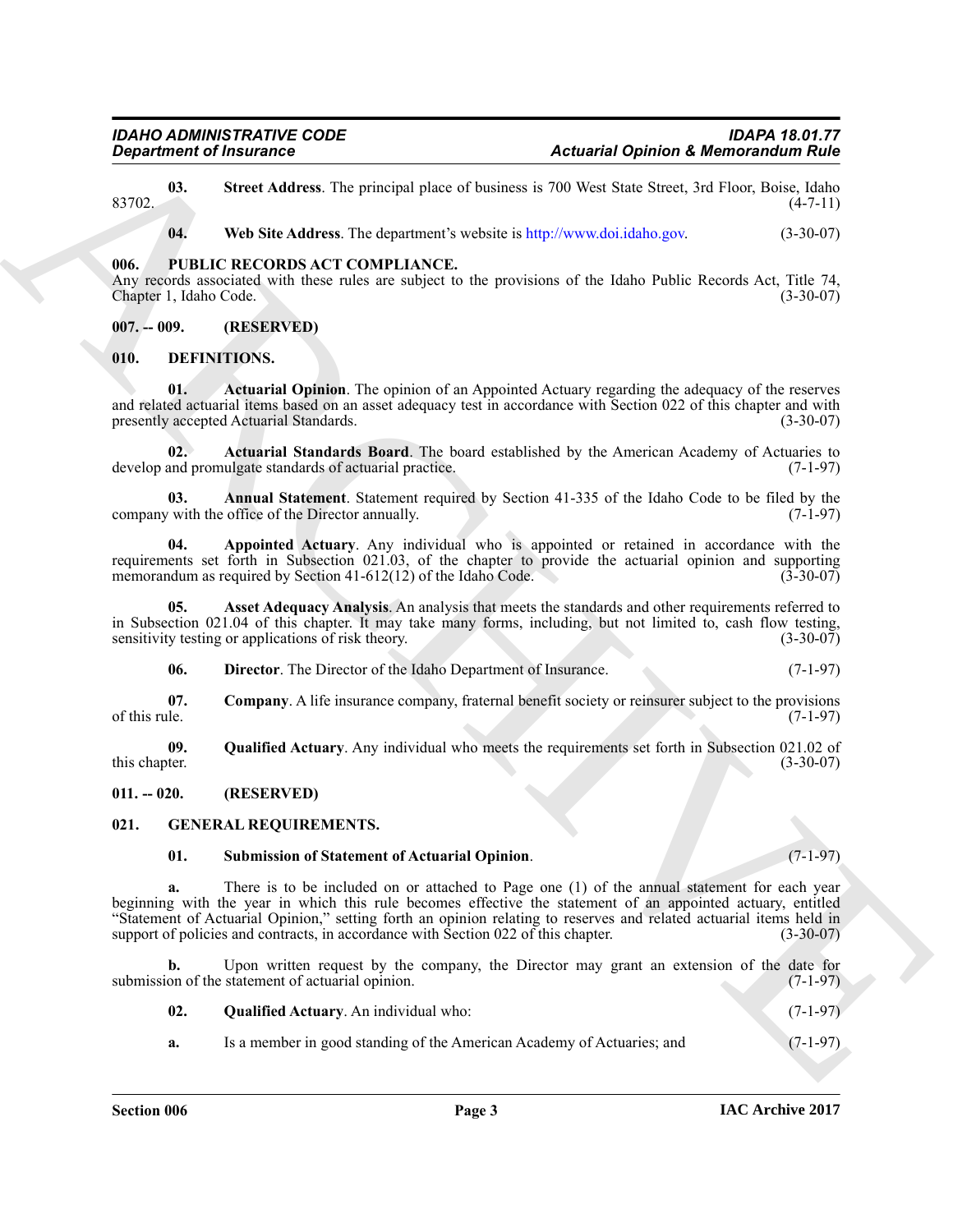**b.** Is qualified to sign statements of actuarial opinion for life and health insurance company annual statements in accordance with the American Academy of Actuaries qualification standards for actuaries signing such statements; and (7-1-97) statements; and

**c.** Is familiar with the valuation requirements applicable to life and health insurance companies; and (7-1-97)

**d.** Has not been found by the Director (or if so found has subsequently been reinstated as a qualified following appropriate notice and hearing to have: (3-30-07) actuary), following appropriate notice and hearing to have;

i. Violated any provision of, or any obligation imposed by any law in the course of his dealings as a qualified actuary; or

ii. Been found guilty of fraudulent or dishonest practices; or (7-1-97)

iii. Demonstrated his incompetency, lack of cooperation, or untrustworthiness to act as a qualified actuary; or  $(7-1-97)$ 

iv. Submitted to the Director during the past five (5) years, pursuant to this rule, an actuarial opinion or memorandum that the Director rejected because it did not meet the provisions including standards set by the Actuarial Standards Board; or (7-1-97) Standards Board; or

v. Resigned or been removed as an actuary within the past five (5) years as a result of acts or omissions indicated in any adverse report on examination or as a result of failure to adhere to generally acceptable actuarial standards; and (7-1-97)

<span id="page-3-0"></span>**e.** Has not failed to notify the Director of any action taken by any Director of any other state similar to r Subsection 021.02.d. of this chapter. (3-30-07) that under Subsection  $021.02$ .d. of this chapter.

**Equation of Francesco Constraints of retransit commutation of Bellin and Monitorial Construction Construction**<br>
Action is a set of the set of the set of the set of the set of the set of the set of the set of the set of t **03. Appointed Actuary**. A qualified actuary who is appointed or retained to prepare the Statement of Actuarial Opinion required by this rule; either directly by or by the authority of the board of directors through an executive officer of the company. The company shall give the Director timely written notice of the name, title (and, in the case of a consulting actuary, the name of the firm) and manner of appointment or retention of each person appointed or retained by the company as an appointed actuary and shall state in such notice that the person meets the requirements set forth in Subsection 021.02 of this chapter. Once notice is furnished, no further notice is required with respect to this person, provided that the company shall give the Director timely written notice in the event the actuary ceases to be appointed or retained as an appointed actuary or to meet the requirements set forth in Subsection  $021.02$  of this chapter. If any person appointed or retained as an appointed actuary replaces a previously appointed actuary, the notice shall so state and give the reasons for replacement.  $(3-30-07)$ actuary, the notice shall so state and give the reasons for replacement.

<span id="page-3-2"></span>**04. Standards for Asset Adequacy Analysis**. The asset adequacy analysis required by this rule:

(7-1-97)

**a.** Shall conform to the Standards of Practice as promulgated by the Actuarial Standards Board and on any additional standards under this rule, which standards are to form the basis of the statement of actuarial opinion in accordance with Section 021 of this chapter: and  $(3-30-07)$ accordance with Section 021 of this chapter; and

**b.** Shall be based on methods of analysis as are deemed appropriate for such purposes by the Actuarial Standards Board. (7-1-97)

# <span id="page-3-1"></span>**05. Liabilities to Be Covered**. (7-1-97)

**a.** Under authority of Section 41-612(12), Idaho Code, the statement of actuarial opinion shall apply to all in force business on the statement date regardless of when or where issued, e.g., Aggregate Reserve for Life Contracts, Aggregate Reserve for Accident and Health Contracts, reserves for Deposit Type Contracts, and Claims for Life and Health Contracts as reported in Exhibits of the annual statement, and equivalent items in the separate account statement or statements of the annual statement. account statement or statements of the annual statement.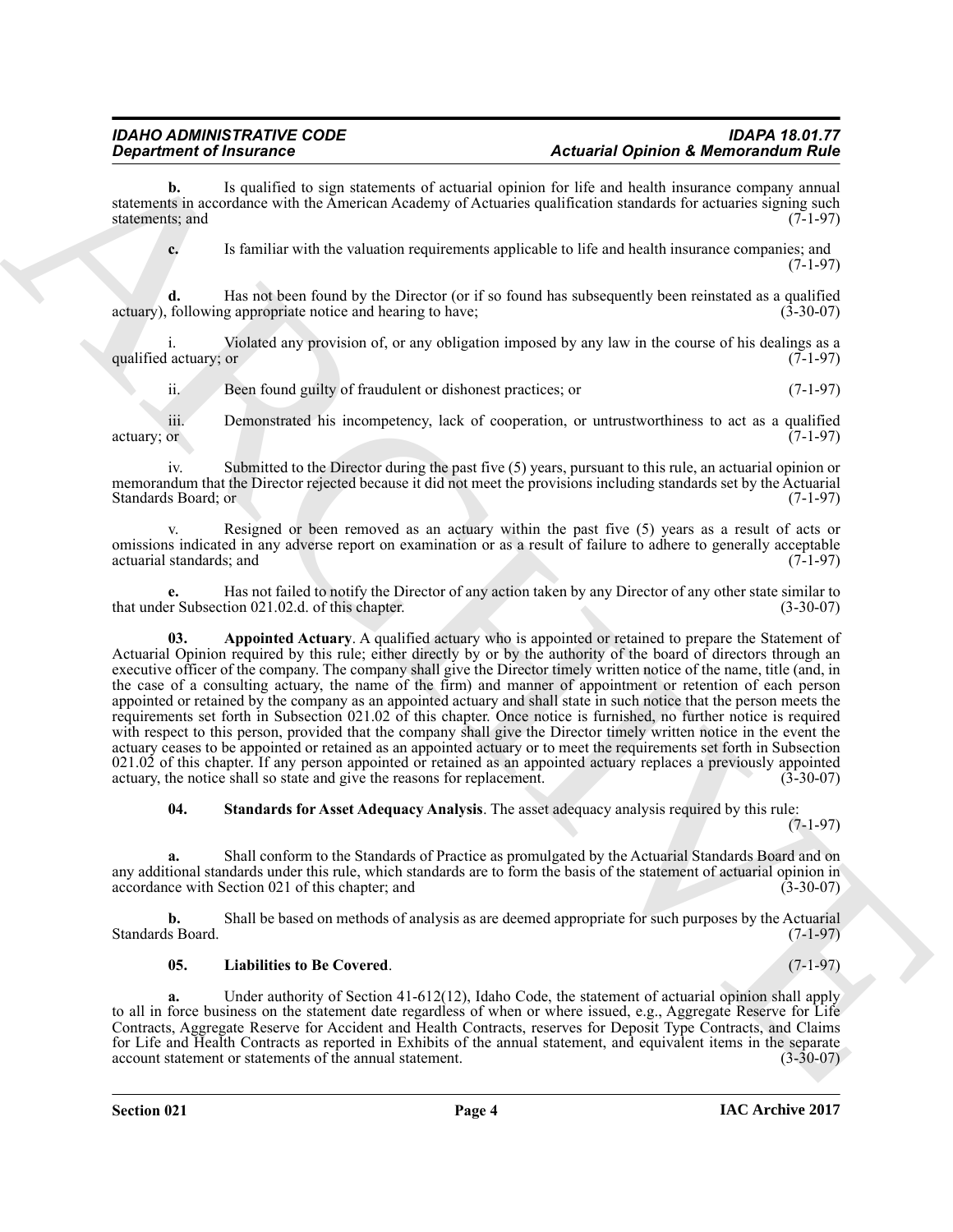**b.** If the appointed actuary determines as the result of asset adequacy analysis that a reserve should be held in addition to the aggregate reserve held by the company and calculated in accordance with methods set forth in Section 41-612(12). Idaho Code, the company shall establish such additional reserve. (7-1-97) Section  $41-612(12)$ , Idaho Code, the company shall establish such additional reserve.

**c.** Additional reserves established under Subsections 021.05.a. or 021.05.b. of this chapter and deemed not necessary in subsequent years may be released. Any amounts released must be disclosed in the actuarial opinion for the applicable year. The release of such reserves would not be deemed an adoption of a lower standard of valuation. (3-30-07)

# <span id="page-4-1"></span><span id="page-4-0"></span>**022. STATEMENT OF ACTUARIAL OPINION BASED ON AN ASSET ADEQUACY ANALYSIS.**

<span id="page-4-2"></span>**01.** General Description. The statement of actuarial opinion submitted in accordance with this section (3-30-07) shall consist of;

**a.** A paragraph identifying the appointed actuary and his qualifications (see Subsection 022.02.a. of ter);<br>(3-30-07) this chapter);

**b.** A scope paragraph identifying the subjects on which an opinion is to be expressed and describing the scope of the appointed actuary's work, including a tabulation delineating the reserves and related actuarial items which have been analyzed for asset adequacy and the method of analysis, (see Subsection 022.02.b. of this chapter) and identifying the reserves and related actuarial items covered by the opinion which have not been so analyzed;  $(3-30-07)$ 

**c.** A reliance paragraph describing those areas, if any, where the appointed actuary has deferred to other experts in developing data, procedures or assumptions, (e.g., anticipated cash flows from currently owned assets, including variation in cash flows according to economic scenarios (see Subsection 022.02.c. of this chapter), supported by a statement of each such expert in the form prescribed by Subsection 022.05 of this chapter; and

(3-30-07)

**d.** An opinion paragraph expressing the appointed actuary's opinion with respect to the adequacy of orting assets to mature the liabilities (see Subsection 022.02.f. of this chapter). (3-30-07) the supporting assets to mature the liabilities (see Subsection 022.02.f. of this chapter).

**e.** One (1) or more additional paragraphs will be needed in individual company cases as follows;  $(3-30-07)$ 

i. If the appointed actuary considers it necessary to state a qualification of his opinion; (7-1-97)

ii. If the appointed actuary must disclose an inconsistency in the method of analysis or basis of asset n used at the prior opinion date with that used for this opinion; (3-30-07) allocation used at the prior opinion date with that used for this opinion;

iii. If the appointed actuary must disclose whether additional reserves of the prior opinion date are released as of this opinion date, and the extent of the release; or (3-30-07)

<span id="page-4-3"></span>iv. If the appointed actuary chooses to add a paragraph briefly describing the assumptions which form for the actuarial opinion. (7-1-97) the basis for the actuarial opinion.

*Department of Insurance*<br> **Actual Contribute the symptom method contribute in the symptom of distribution in the symptom of Moreovardian<br>
Noting the symptom method with the symptom and the symptom of the symptom and sy Recommended Language**. The following paragraphs are to be included in the statement of actuarial opinion in accordance with this section. Language is that which in typical circumstances should be included in a statement of actuarial opinion. The language may be modified as needed to meet the circumstances of a particular case, but the appointed actuary should use language which clearly expresses his professional judgment. However, in any event the opinion shall retain all pertinent aspects of the language provided in this section. (7-1-97)

**a.** The opening paragraph should generally indicate the appointed actuary's relationship to the company and his qualifications to sign the opinion. For a company actuary, the opening paragraph of the actuarial opinion should read as follows: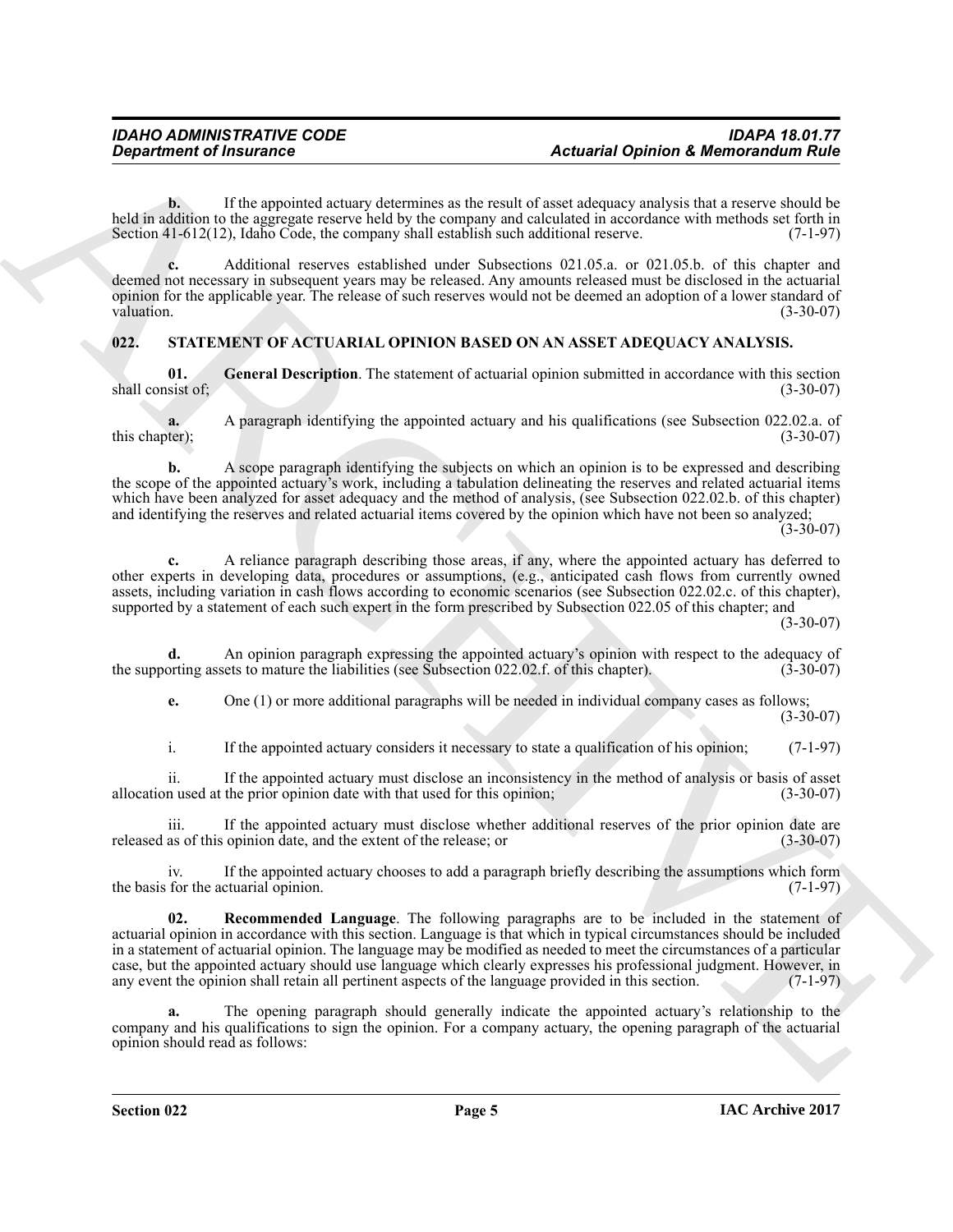# **b.** The scope paragraph should include a statement such as the following:

| <b>Department of Insurance</b>                                                                                                                                                                                                                                                                                                                                                                                                                                                                            |                            |                                                                     | <b>Actuarial Opinion &amp; Memorandum Rule</b> |                                      |                                                       |  |  |  |
|-----------------------------------------------------------------------------------------------------------------------------------------------------------------------------------------------------------------------------------------------------------------------------------------------------------------------------------------------------------------------------------------------------------------------------------------------------------------------------------------------------------|----------------------------|---------------------------------------------------------------------|------------------------------------------------|--------------------------------------|-------------------------------------------------------|--|--|--|
| "I, [name], am [title] of [insurance company name] and a member of the American Academy of Actuaries. I was<br>appointed by, or by the authority of, the Board of Directors of said insurer to render this opinion as stated in the letter<br>to the Director dated [insert date]. I meet the Academy qualification standards for rendering the opinion and am<br>familiar with the valuation requirements applicable to life and health insurance companies."                                            |                            |                                                                     |                                                |                                      |                                                       |  |  |  |
| For a consulting actuary, the opening paragraph should contain a sentence such as:                                                                                                                                                                                                                                                                                                                                                                                                                        |                            |                                                                     |                                                |                                      |                                                       |  |  |  |
| "I, [name], a member of the American Academy of Actuaries, am associated with the firm of [name of consulting<br>firm]. I have been appointed by, or by the authority of, the Board of Directors of [name of company] to render this<br>opinion as stated in the letter to the Director dated [insert date]. I meet the Academy qualification standards for<br>rendering the opinion and am familiar with the valuation requirements applicable to life and health insurance<br>companies."<br>$(7-1-97)$ |                            |                                                                     |                                                |                                      |                                                       |  |  |  |
| The scope paragraph should include a statement such as the following:<br>$\mathbf{b}$ .                                                                                                                                                                                                                                                                                                                                                                                                                   |                            |                                                                     |                                                |                                      |                                                       |  |  |  |
| "I have examined the actuarial assumptions and actuarial methods used in determining reserves and related actuarial<br>items listed below, as shown in the annual statement of the company, as prepared for filing with state regulatory<br>officials, as of December 31, 20[]. Tabulated below are those reserves and related actuarial items which have been<br>subjected to asset adequacy analysis.                                                                                                   | TABLE 022.02.b.            |                                                                     |                                                |                                      |                                                       |  |  |  |
| <b>Asset Adequacy Tested Amounts</b>                                                                                                                                                                                                                                                                                                                                                                                                                                                                      |                            |                                                                     |                                                | <b>Reserves and Liabilities</b>      |                                                       |  |  |  |
| <b>Statement Item</b>                                                                                                                                                                                                                                                                                                                                                                                                                                                                                     | Formula<br>Reserves<br>(1) | <b>Additional</b><br><b>Actuarial</b><br><b>Reserves</b><br>(a) (2) | <b>Analysis</b><br>Method (b)                  | <b>Other</b><br><b>Amount</b><br>(3) | <b>Total</b><br><b>Amount</b><br>$(1)+(2)+(3)$<br>(4) |  |  |  |
| Exhibit 5<br>Life Insurance                                                                                                                                                                                                                                                                                                                                                                                                                                                                               |                            |                                                                     |                                                |                                      |                                                       |  |  |  |
| Annuities                                                                                                                                                                                                                                                                                                                                                                                                                                                                                                 |                            |                                                                     |                                                |                                      |                                                       |  |  |  |
| <b>Supplementary Contracts</b>                                                                                                                                                                                                                                                                                                                                                                                                                                                                            |                            |                                                                     |                                                |                                      |                                                       |  |  |  |
| Involving Life Contingencies                                                                                                                                                                                                                                                                                                                                                                                                                                                                              |                            |                                                                     |                                                |                                      |                                                       |  |  |  |
| <b>Accidental Death Benefit</b>                                                                                                                                                                                                                                                                                                                                                                                                                                                                           |                            |                                                                     |                                                |                                      |                                                       |  |  |  |
| Disability - Active                                                                                                                                                                                                                                                                                                                                                                                                                                                                                       |                            |                                                                     |                                                |                                      |                                                       |  |  |  |
| Disability - Disabled                                                                                                                                                                                                                                                                                                                                                                                                                                                                                     |                            |                                                                     |                                                |                                      |                                                       |  |  |  |
| Miscellaneous                                                                                                                                                                                                                                                                                                                                                                                                                                                                                             |                            |                                                                     |                                                |                                      |                                                       |  |  |  |
| Total (Exhibit 5 Item 1, Page 3)                                                                                                                                                                                                                                                                                                                                                                                                                                                                          |                            |                                                                     |                                                |                                      |                                                       |  |  |  |
| Exhibit 6<br>Active Life Reserve                                                                                                                                                                                                                                                                                                                                                                                                                                                                          |                            |                                                                     |                                                |                                      |                                                       |  |  |  |
| Claim Reserve                                                                                                                                                                                                                                                                                                                                                                                                                                                                                             |                            |                                                                     |                                                |                                      |                                                       |  |  |  |
| Total (Exhibit 6 Item 2, Page 3)                                                                                                                                                                                                                                                                                                                                                                                                                                                                          |                            |                                                                     |                                                |                                      |                                                       |  |  |  |
| Exhibit 7<br>Premium and Other Deposit Funds<br>(Column 6, Line 14)                                                                                                                                                                                                                                                                                                                                                                                                                                       |                            |                                                                     |                                                |                                      |                                                       |  |  |  |

# <span id="page-5-0"></span>**TABLE 022.02.b.**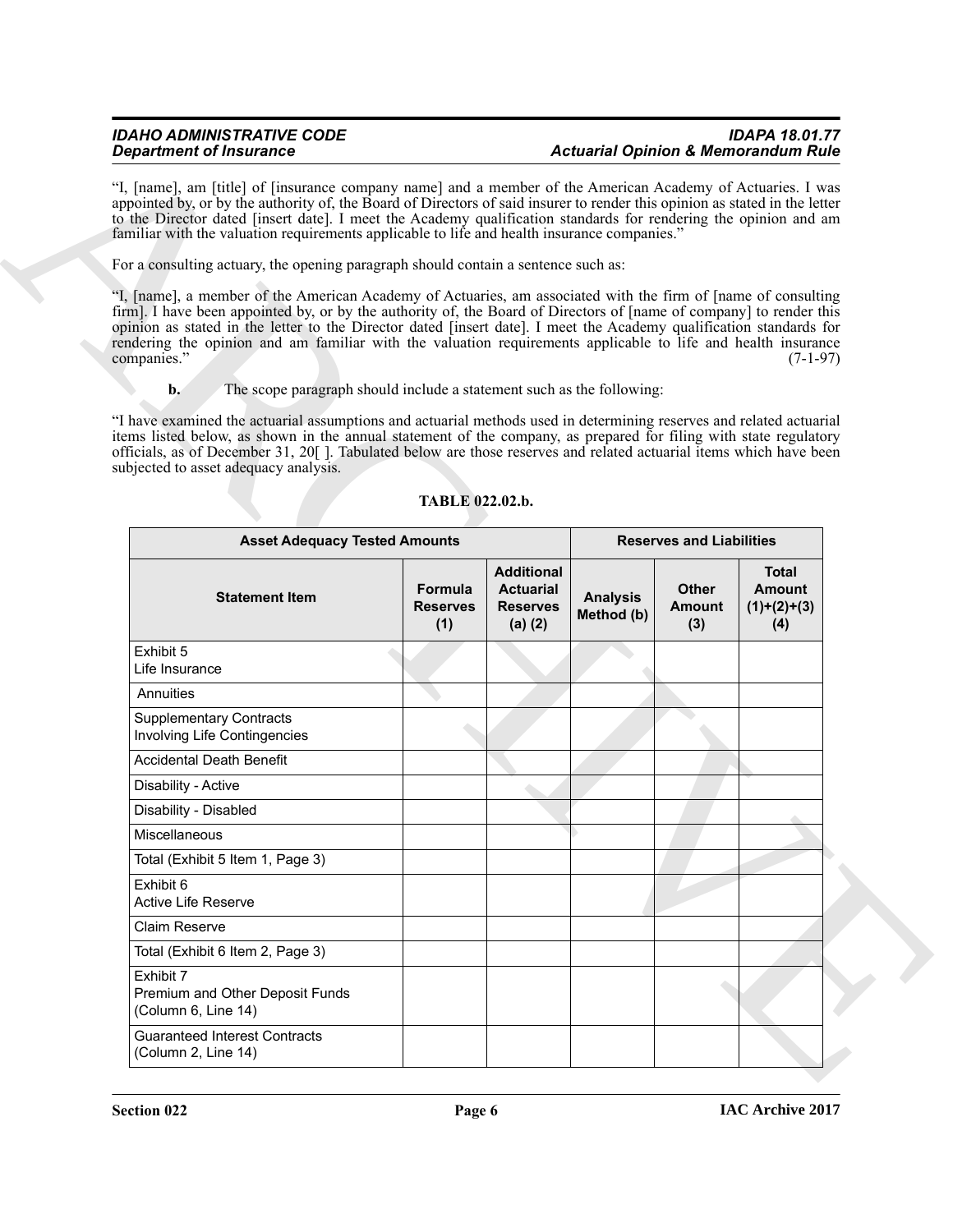# *IDAHO ADMINISTRATIVE CODE IDAPA 18.01.77 Department of Insurance Actuarial Opinion & Memorandum Rule*

| <b>Asset Adequacy Tested Amounts</b>                                                                                                                                                                                                                                                                                                                                                                                                                  |                                   |                                                                     | <b>Reserves and Liabilities</b> |                                      |                                                       |
|-------------------------------------------------------------------------------------------------------------------------------------------------------------------------------------------------------------------------------------------------------------------------------------------------------------------------------------------------------------------------------------------------------------------------------------------------------|-----------------------------------|---------------------------------------------------------------------|---------------------------------|--------------------------------------|-------------------------------------------------------|
| <b>Statement Item</b>                                                                                                                                                                                                                                                                                                                                                                                                                                 | <b>Formula</b><br>Reserves<br>(1) | <b>Additional</b><br><b>Actuarial</b><br><b>Reserves</b><br>(a) (2) | <b>Analysis</b><br>Method (b)   | <b>Other</b><br><b>Amount</b><br>(3) | <b>Total</b><br><b>Amount</b><br>$(1)+(2)+(3)$<br>(4) |
| Annuities Certain (Column 3, Line 14)                                                                                                                                                                                                                                                                                                                                                                                                                 |                                   |                                                                     |                                 |                                      |                                                       |
| <b>Supplemental Contracts</b><br>(Column 4, Line 14)                                                                                                                                                                                                                                                                                                                                                                                                  |                                   |                                                                     |                                 |                                      |                                                       |
| Dividend Accumulations or Refunds<br>(Column 5, Line 14)                                                                                                                                                                                                                                                                                                                                                                                              |                                   |                                                                     |                                 |                                      |                                                       |
| <b>Total Exhibit 7</b>                                                                                                                                                                                                                                                                                                                                                                                                                                |                                   |                                                                     |                                 |                                      |                                                       |
| Exhibit 8 Part 1<br>Life (Page 3, Line 4.1)                                                                                                                                                                                                                                                                                                                                                                                                           |                                   |                                                                     |                                 |                                      |                                                       |
| Health (Page 3, Line 4.2)                                                                                                                                                                                                                                                                                                                                                                                                                             |                                   |                                                                     |                                 |                                      |                                                       |
| Total Exhibit 8, Part 1                                                                                                                                                                                                                                                                                                                                                                                                                               |                                   |                                                                     |                                 |                                      |                                                       |
| Separate Accounts<br>(Page 3, Line 27)                                                                                                                                                                                                                                                                                                                                                                                                                |                                   |                                                                     |                                 |                                      |                                                       |
| <b>TOTAL RESERVES</b>                                                                                                                                                                                                                                                                                                                                                                                                                                 |                                   |                                                                     |                                 |                                      |                                                       |
| IMR (General Account, Page 3 Line 9.4)                                                                                                                                                                                                                                                                                                                                                                                                                |                                   |                                                                     |                                 |                                      |                                                       |
| Separate Accounts, Page 3 Line 27                                                                                                                                                                                                                                                                                                                                                                                                                     |                                   |                                                                     |                                 |                                      |                                                       |
| AVR (Page 3 Line 24.1)                                                                                                                                                                                                                                                                                                                                                                                                                                | (c)                               |                                                                     |                                 |                                      |                                                       |
| Net Deferred and Uncollected Premiums                                                                                                                                                                                                                                                                                                                                                                                                                 |                                   |                                                                     |                                 |                                      |                                                       |
| Notes:<br>The additional actuarial reserves are the reserves established under Paragraph 021.05.b. or 021.05.c. of<br>(a)<br>this chapter.<br>The appointed actuary should indicate the method of analysis, determined in accordance with the<br>(b)<br>standards for asset adequacy analysis referred to in Subsection 021.04 of this chapter, by means of symbols<br>which should be defined in footnotes to the table.<br>Allocated amount.<br>(c) |                                   |                                                                     |                                 |                                      |                                                       |
|                                                                                                                                                                                                                                                                                                                                                                                                                                                       |                                   |                                                                     |                                 |                                      | $(4 - 7 - 11)$                                        |
| If the appointed actuary has relied on other experts to develop certain portions of the analysis, the<br>c.<br>reliance paragraph should include a statement such as the following:                                                                                                                                                                                                                                                                   |                                   |                                                                     |                                 |                                      |                                                       |
| "I have relied on [name], [title] for [e.g., anticipated cash flows from currently owned assets, including variations in<br>cash flows according to economic scenarios" or "certain critical aspects of the analysis performed in conjunction with<br>forming my opinion", as certified in the attached statement. I have reviewed the information relied upon for<br>reasonableness."                                                                |                                   |                                                                     |                                 |                                      | $(4-7-11)$                                            |
|                                                                                                                                                                                                                                                                                                                                                                                                                                                       |                                   |                                                                     |                                 |                                      |                                                       |
| Such a statement of reliance on other experts should be accompanied by a statement by each of the<br>$\mathbf{i}$ .<br>experts of the form prescribed by Subsection 022.05.                                                                                                                                                                                                                                                                           |                                   |                                                                     |                                 |                                      | $(3-30-07)$                                           |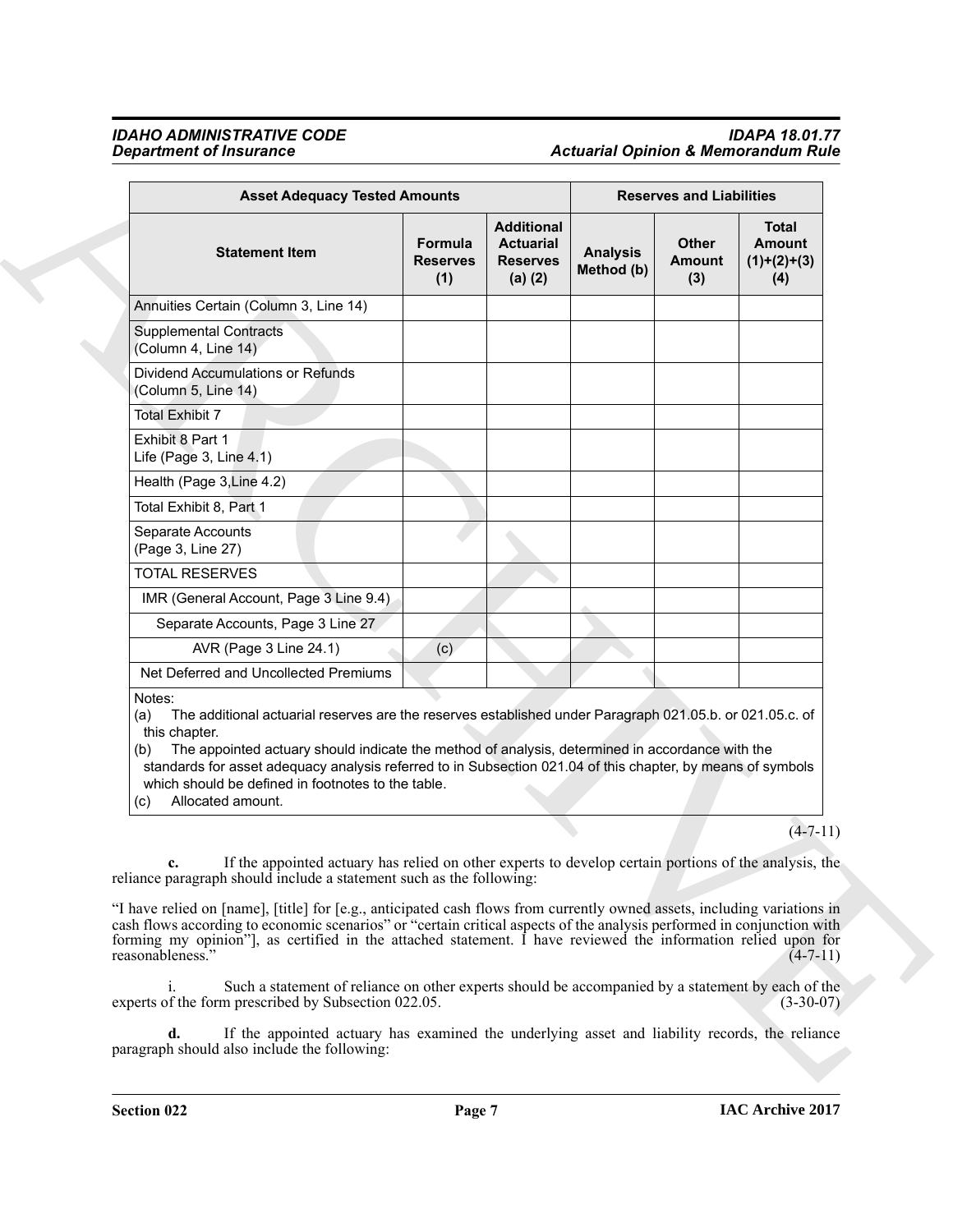"My examination included such review of the actuarial assumptions and actuarial methods and of the underlying basic asset and liability records and such tests of the actuarial calculations as I considered necessary. I also reconciled the underlying basic asset and liability records to [exhibits and schedules listed as applicable] of the company's current annual statement." (3-30-07)

**e.** If the appointed actuary has not examined the underlying records, but has relied upon data (e.g. listings and summaries of policies in force and/or asset records) prepared by the company, the reliance paragraph should include a sentence such as:

**Statistics of Internation** Constraints of the planetic statistics and the statistics of the measurement of the statistics of the statistics of the statistics of the statistics of the statistics of the statistics of the s "In forming my opinion on [specify types of reserves] I relied upon data prepared by [name and title of company officer certifying in-force records or other data] as certified in the attached statements. I evaluated that data for reasonableness and consistency. I also reconciled that data to [exhibits and schedules to be listed as applicable] of the company's current annual statement. In other respects, my examination included such review of the actuarial assumptions and actuarial methods used and such tests of the calculations I considered necessary." (4-7-11) assumptions and actuarial methods used and such tests of the calculations I considered necessary."

Such a section must be accompanied by a statement by each person relied upon of the form section 022.05 of this chapter. (3-30-07) prescribed by Subsection 022.05 of this chapter.

**f.** The opinion paragraph should include the following:

"In my opinion, the reserves and related actuarial values concerning the statement items identified above:

(a) Are computed in accordance with presently accepted actuarial standards consistently applied and are fairly stated, in accordance with sound actuarial principles;

(b) Are based on actuarial assumptions which produce reserves at least as great as those called for in any contract provision as to reserve basis and method, and are in accordance with all other contract provisions;

(c) Meet the requirements of the Insurance Law and rule of the state of [state of domicile] and are at least as great as the minimum aggregate amounts required by the state in which this statement is filed.

(d) Are computed on the basis of assumptions consistent with those used in computing the corresponding items in the annual statement of the preceding year-end (with any exceptions noted below);

(e) Include provision for all actuarial reserves and related statement items which ought to be established.

The reserves and related items, when considered in light of the assets held by the company with respect to such reserves and related actuarial items including, but not limited to, the investment earnings on such assets, and the considerations anticipated to be received and retained under such policies and contracts, make adequate provision, according to presently accepted actuarial standards of practice, for the anticipated cash flows required by the contractual obligations and related expenses of the company.

The actuarial methods, considerations and analyses used in forming my opinion conform to the appropriate Standards of Practice as promulgated by the Actuarial Standards Board, which standards form the basis of this statement of opinion.

This opinion is updated annually as required by statute. To the best of my knowledge, there have been no material changes from the applicable date of the annual statement to the date of the rendering of this opinion which should be considered in reviewing this opinion."; or

"The following material change(s) which occurred between the date of the statement for which this opinion is applicable and the date of this opinion should be considered in reviewing this opinion: (Describe the change or changes.)

**Note**: Choose one (1) of the above two (2) paragraphs, whichever is applicable.

The impact of unanticipated events subsequent to the date of this opinion is beyond the scope of this opinion. The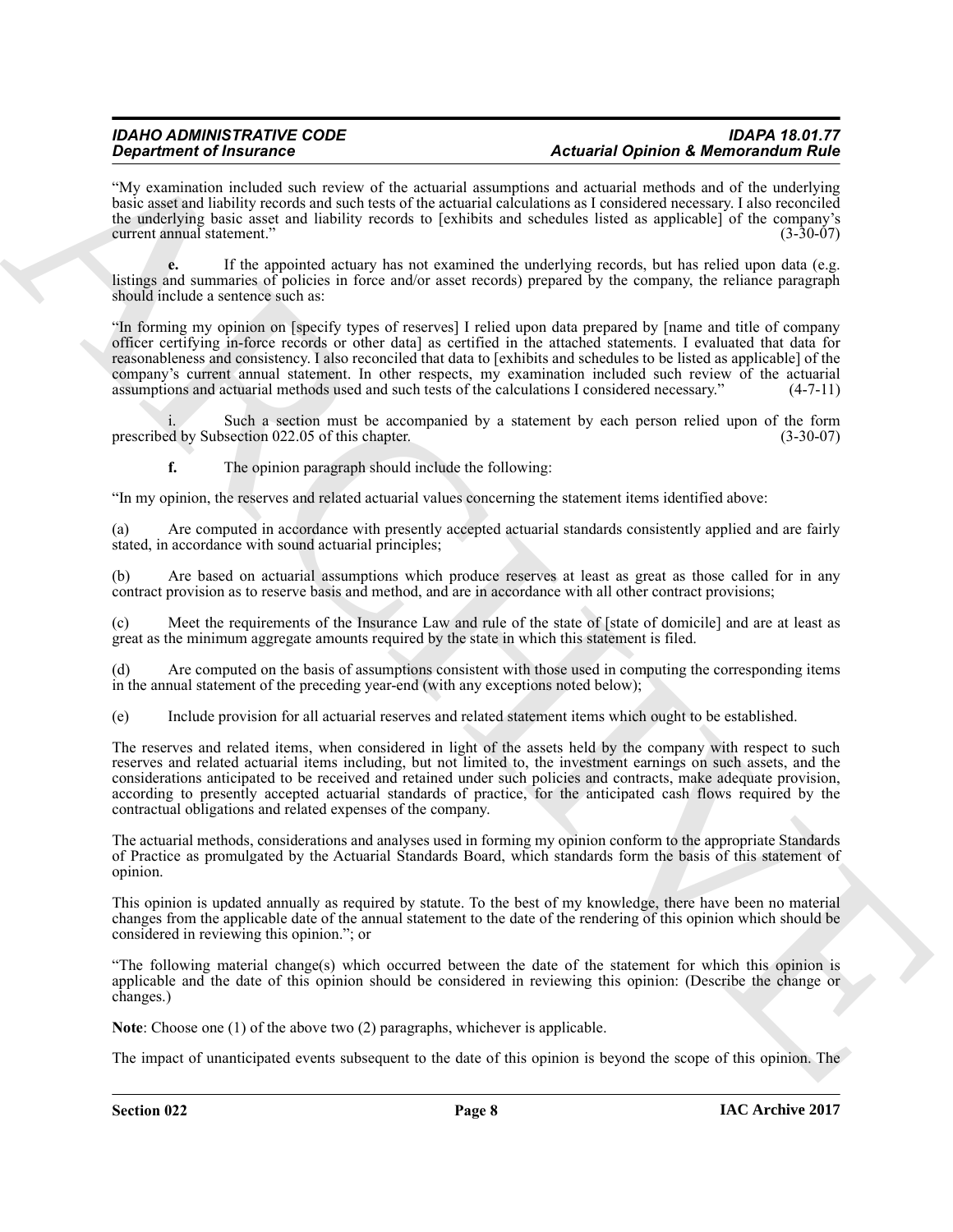analysis of asset adequacy portion of this opinion should be viewed recognizing that the company's future experience may not follow all the assumptions used in the analysis.

\_\_\_\_\_\_\_\_\_\_\_\_\_\_\_\_\_\_\_\_\_\_\_\_\_\_\_\_\_\_\_\_\_\_\_\_\_\_\_ Signature of Appointed Actuary

 $\mathcal{L}=\mathcal{L}=\mathcal{L}=\mathcal{L}=\mathcal{L}=\mathcal{L}=\mathcal{L}=\mathcal{L}=\mathcal{L}=\mathcal{L}=\mathcal{L}=\mathcal{L}=\mathcal{L}=\mathcal{L}=\mathcal{L}=\mathcal{L}=\mathcal{L}=\mathcal{L}=\mathcal{L}=\mathcal{L}=\mathcal{L}=\mathcal{L}=\mathcal{L}=\mathcal{L}=\mathcal{L}=\mathcal{L}=\mathcal{L}=\mathcal{L}=\mathcal{L}=\mathcal{L}=\mathcal{L}=\mathcal{L}=\mathcal{L}=\mathcal{L}=\mathcal{L}=\mathcal{L}=\mathcal{$ Address of Appointed Actuary

 $\mathcal{L}_\text{max}$  and  $\mathcal{L}_\text{max}$  and  $\mathcal{L}_\text{max}$  and  $\mathcal{L}_\text{max}$ Telephone Number of Appointed Actuary"

 $\mathcal{L}=\mathcal{L}=\mathcal{L}=\mathcal{L}=\mathcal{L}=\mathcal{L}=\mathcal{L}=\mathcal{L}=\mathcal{L}=\mathcal{L}=\mathcal{L}=\mathcal{L}=\mathcal{L}=\mathcal{L}=\mathcal{L}=\mathcal{L}=\mathcal{L}=\mathcal{L}=\mathcal{L}=\mathcal{L}=\mathcal{L}=\mathcal{L}=\mathcal{L}=\mathcal{L}=\mathcal{L}=\mathcal{L}=\mathcal{L}=\mathcal{L}=\mathcal{L}=\mathcal{L}=\mathcal{L}=\mathcal{L}=\mathcal{L}=\mathcal{L}=\mathcal{L}=\mathcal{L}=\mathcal{$ **Date** 

 $(4 - 7 - 11)$ 

<span id="page-8-4"></span>**03. Assumptions for New Issues**. The adoption for new issues or new claims or other new liabilities of an actuarial assumption which differs from a corresponding assumption used for prior new issues or new claims or other new liabilities is not a change in actuarial assumptions within the meaning of this Section 022 of this chapter.

(3-30-07)

<span id="page-8-5"></span><span id="page-8-3"></span>**04. Adverse Opinions**. If the appointed actuary is unable to form an opinion, then he shall refuse to issue a statement of actuarial opinion. If the appointed actuary's opinion is adverse or qualified, then he shall issue an adverse or qualified actuarial opinion explicitly stating the reason(s) for such opinion. This statement should follow the scope paragraph and precede the opinion paragraph. (7-1-97) the scope paragraph and precede the opinion paragraph.

**Example of Francesco Control Characteristics**<br> **Actuared Distribution of the control Characteristics of the control control control Characteristics and the control Characteristics and the control Characteristics and the 05. Reliance on Data Furnished by Other Persons**. If the appointed actuary relies on the certification of others on matters concerning the accuracy or completeness of any data underlying the actuarial opinion, or the appropriateness of any other information used by the appointed actuary in forming the actuarial opinion, the actuarial opinion should so indicate the persons the actuary is relying upon and a precise identification of the items subject to reliance. In addition, the persons on whom the appointed actuary relies shall provide a certification that precisely identifies the items on which the person is providing information and a statement as to the accuracy, completeness or reasonableness, as applicable, of the items. This certification shall include the signature, title, company, address and telephone number of the person rendering the certification, as well as the date on which it is signed telephone number of the person rendering the certification, as well as the date on which it is signed.

# <span id="page-8-1"></span><span id="page-8-0"></span>**023. ALTERNATE OPTION.**

<span id="page-8-2"></span>**01. Standard Valuation Law**. The Standard Valuation Law gives the Director broad authority to accept the valuation of a foreign insurer when that valuation meets the requirements applicable to a company domiciled in this state in the aggregate. As an alternative to the requirements of part (c) in Paragraph 022.02.f. of this chapter, the Director may make one (1) or more of the following additional approaches available to the opining actuary: (3-30-07)  $\alpha$  actuary:  $(3-30-07)$ 

**a.** A statement that the reserves "meet the requirements of the insurance laws and regulations of the State of [state of domicile] and the formal written standards and conditions of this state for filing an opinion based on the law of the state of domicile." If the Director chooses to allow this alternative, a formal written list of standards and conditions shall be made available. If a company chooses to use this alternative, the standards and conditions in effect on July 1 of a calendar year shall apply to statements for that calendar year, and they shall remain in effect until they are revised or revoked. If no list is available, this alternative is not available. (3-30-07)

**b.** A statement that the reserves "meet the requirements of the insurance laws and regulations of the State of [state of domicile] and I have verified that the company's request to file an opinion based on the law of the state of domicile has been approved and that any conditions required by the Director for approval of that request have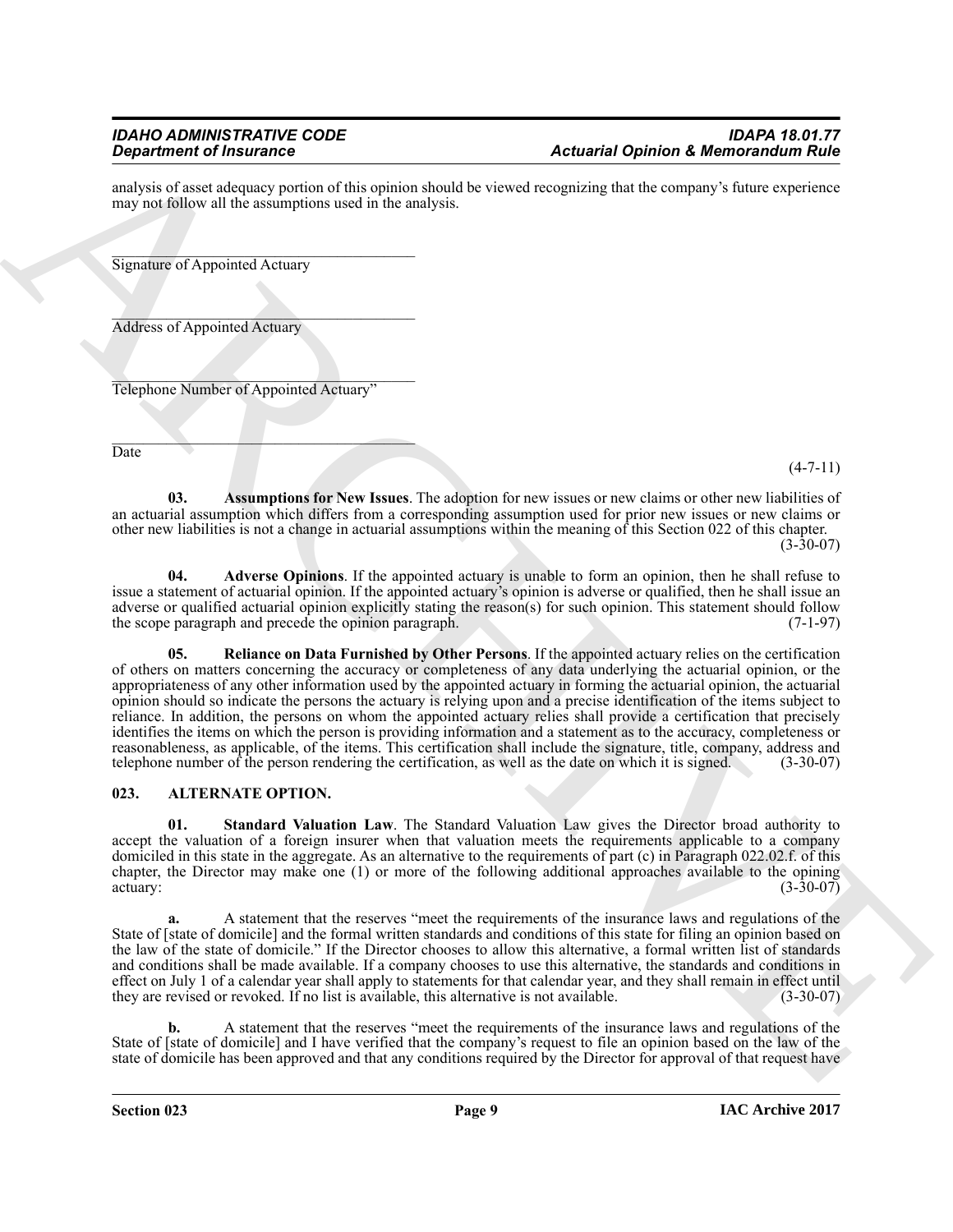# *IDAHO ADMINISTRATIVE CODE IDAPA 18.01.77 Department of Insurance Actuarial Opinion & Memorandum Rule*

| <b>Department of Insurance</b>                                                                                                                                                                                                                                                                                                                                                                                                                                                                                                                                                                                                                                                                                                                       |                                                 |                             | <b>Actuarial Opinion &amp; Memorandum Rule</b> |                                                                                                                                                                                                                                                                                                                                 |  |
|------------------------------------------------------------------------------------------------------------------------------------------------------------------------------------------------------------------------------------------------------------------------------------------------------------------------------------------------------------------------------------------------------------------------------------------------------------------------------------------------------------------------------------------------------------------------------------------------------------------------------------------------------------------------------------------------------------------------------------------------------|-------------------------------------------------|-----------------------------|------------------------------------------------|---------------------------------------------------------------------------------------------------------------------------------------------------------------------------------------------------------------------------------------------------------------------------------------------------------------------------------|--|
| been met." If the Director chooses to allow this alternative, a formal written statement of such allowance shall be<br>issued no later than March 31 of the year it is first effective. It shall remain valid until rescinded or modified by the<br>Director. The rescission or modifications shall be issued no later than March 31 of the year they are first effective.<br>Subsequent to that statement being issued, if a company chooses to use this alternative, the company shall file a<br>request to do so, along with justification for its use, no later than April 30 of the year of the opinion to be filed. The<br>request shall be deemed approved on October 1 of that year if the Director has not denied the request by that date. |                                                 |                             |                                                | $(3-30-07)$                                                                                                                                                                                                                                                                                                                     |  |
| c.<br>State of [state of domicile] and I have submitted the required comparison as specified by this state."                                                                                                                                                                                                                                                                                                                                                                                                                                                                                                                                                                                                                                         |                                                 |                             |                                                | A statement that the reserves "meet the requirements of the insurance laws and regulations of the<br>$(3-30-07)$                                                                                                                                                                                                                |  |
| table in Item (ii) below) for which the required comparison shall be provided will be published. If a company chooses<br>to use this alternative, the list in effect on July 1 of a calendar year shall apply to statements for that calendar year, and<br>it shall remain in effect until it is revised or revoked. If no list is available, this alternative is not available. (3-30-07)                                                                                                                                                                                                                                                                                                                                                           |                                                 |                             |                                                | If the Director chooses to allow this alternative, a formal written list of products (to be added to the                                                                                                                                                                                                                        |  |
| gross nationwide reserves held to the gross nationwide reserves that would be held under NAIC codification<br>standards. Gross nationwide reserves are the total reserves calculated for the total company in force business directly<br>sold and assumed, indifferent to the state in which the risk resides, without reduction for reinsurance ceded. The<br>information provided shall be at least:                                                                                                                                                                                                                                                                                                                                               |                                                 |                             |                                                | If a company desires to use this alternative, the appointed actuary shall provide a comparison of the                                                                                                                                                                                                                           |  |
| (1)<br>Product Type                                                                                                                                                                                                                                                                                                                                                                                                                                                                                                                                                                                                                                                                                                                                  | (2)<br>Death Benefit or<br><b>Account Value</b> | (3)<br><b>Reserves Held</b> | (4)<br><b>Codification Reserves</b>            | (5)<br><b>Codification Standard</b>                                                                                                                                                                                                                                                                                             |  |
|                                                                                                                                                                                                                                                                                                                                                                                                                                                                                                                                                                                                                                                                                                                                                      |                                                 |                             |                                                |                                                                                                                                                                                                                                                                                                                                 |  |
|                                                                                                                                                                                                                                                                                                                                                                                                                                                                                                                                                                                                                                                                                                                                                      |                                                 |                             |                                                |                                                                                                                                                                                                                                                                                                                                 |  |
| 111.<br>states subscribing to this alternative.<br>iv.<br>standard does not directly address the type of product or risk in force, the appointed actuary shall provide detailed                                                                                                                                                                                                                                                                                                                                                                                                                                                                                                                                                                      |                                                 |                             |                                                | $(3-30-07)$<br>The information listed shall include all products identified by either the state of filing or any other<br>$(3-30-07)$<br>If there is no codification standard for the type of product or risk in force or if the codification                                                                                   |  |
| disclosure of the specific method and assumptions used in determining the reserves held.                                                                                                                                                                                                                                                                                                                                                                                                                                                                                                                                                                                                                                                             |                                                 |                             |                                                | $(3-30-07)$                                                                                                                                                                                                                                                                                                                     |  |
| V.<br>the same conditions as the actuarial memorandum.                                                                                                                                                                                                                                                                                                                                                                                                                                                                                                                                                                                                                                                                                               |                                                 |                             |                                                | The comparison provided by the company is to be kept confidential to the same extent and under<br>$(3-30-07)$                                                                                                                                                                                                                   |  |
| d.<br>the state of domicile and require an opinion based on the laws of this state. If a company is unable to provide the<br>opinion within sixty (60) days of the request or such other period of time determined by the Director after<br>consultation with the company, the Director may contract with an independent actuary at the company's expense to<br>prepare and file the opinion.                                                                                                                                                                                                                                                                                                                                                        |                                                 |                             |                                                | Notwithstanding the above, the Director may reject an opinion based on the laws and regulations of<br>$(3-30-07)$                                                                                                                                                                                                               |  |
| 024.<br>ANALYSIS AND REGULATORY ASSET ADEQUACY ISSUES SUMMARY.                                                                                                                                                                                                                                                                                                                                                                                                                                                                                                                                                                                                                                                                                       |                                                 |                             |                                                | DESCRIPTION OF ACTUARIAL MEMORANDUM INCLUDING AN ASSET ADEQUACY                                                                                                                                                                                                                                                                 |  |
| General.<br>01.                                                                                                                                                                                                                                                                                                                                                                                                                                                                                                                                                                                                                                                                                                                                      |                                                 |                             |                                                | $(7-1-97)$                                                                                                                                                                                                                                                                                                                      |  |
| a.                                                                                                                                                                                                                                                                                                                                                                                                                                                                                                                                                                                                                                                                                                                                                   |                                                 |                             |                                                | In accordance with Section $41-612(12)$ , Idaho Code, the appointed actuary shall prepare a<br>memorandum to the company describing the analysis done in support of his opinion regarding the reserves. The<br>memorandum shall be made available for examination by the Director upon his request but shall be returned to the |  |

### <span id="page-9-1"></span><span id="page-9-0"></span>**024. DESCRIPTION OF ACTUARIAL MEMORANDUM INCLUDING AN ASSET ADEQUACY ANALYSIS AND REGULATORY ASSET ADEQUACY ISSUES SUMMARY.**

## <span id="page-9-2"></span>**01. General**. (7-1-97)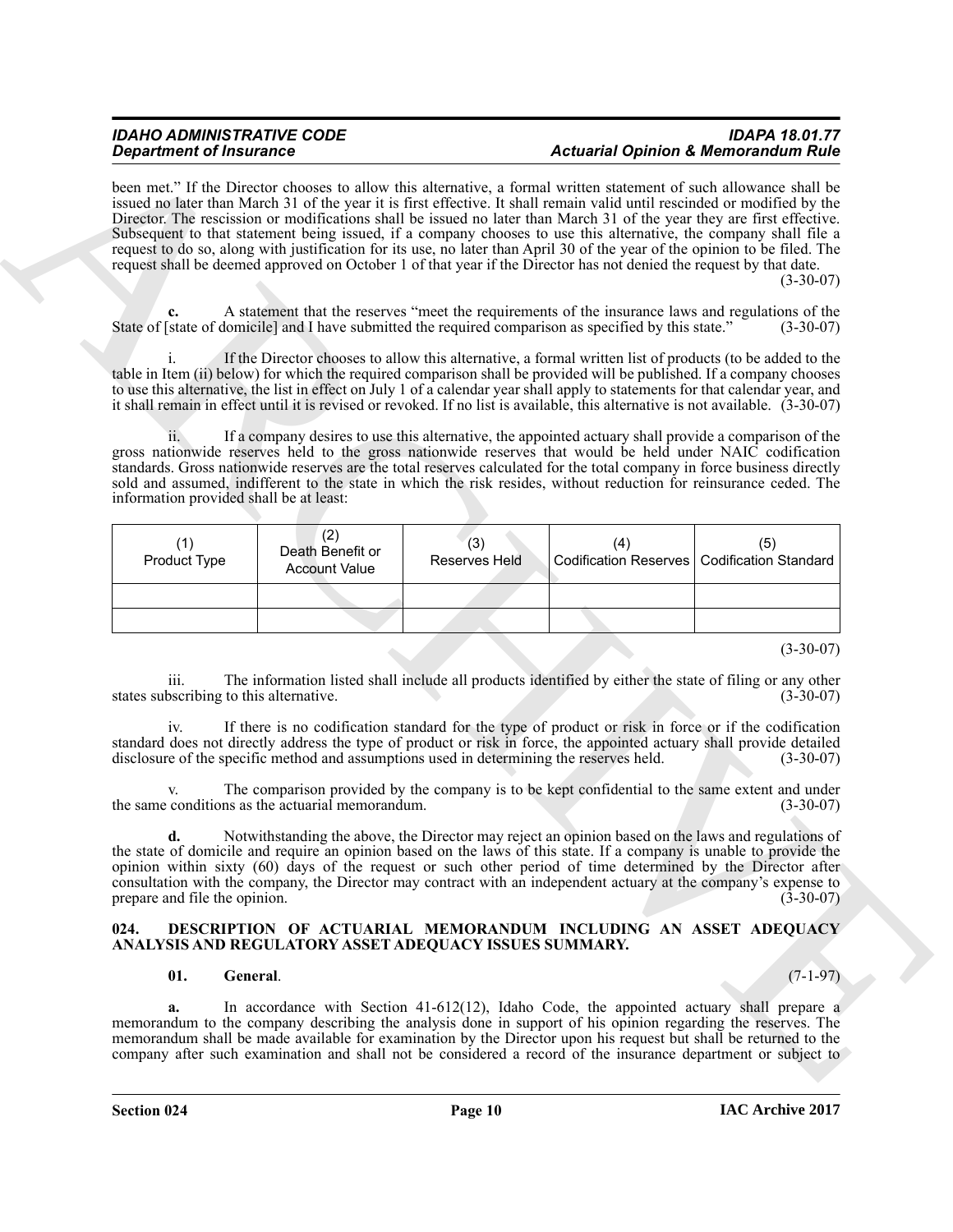automatic filing with the Director. (4-7-11)

**b.** In preparing the memorandum, the appointed actuary may rely on, and include as a part of his own memorandum, memoranda prepared and signed by other actuaries who are qualified within the meaning of Subsection 021.02 of this chapter, with respect to the areas covered in such memoranda, and so state in their memoranda. (3-30-07) memoranda. (3-30-07)

**c.** If the Director requests a memorandum and no such memorandum exists or if the Director finds that the analysis described in the memorandum fails to meet the standards of the Actuarial Standards Board or the standards and requirements of this Rule, the Director may designate a qualified actuary to review the opinion and prepare such supporting memorandum as is required for review. The reasonable and necessary expense of the independent review shall be paid by the company but shall be directed and controlled by the Director. (4-7-11) independent review shall be paid by the company but shall be directed and controlled by the Director.

*General operation of Insurance* **Actuaries Actuaries Action of Algorithm A Montrearchive Reserves A Montrearchive Reserves A Montrearchive Reserves A Montrearchive Reserves A Montrearchive Reserves A Montrearchive Reserv d.** The reviewing actuary shall have the same status as an examiner for purposes of obtaining data from the company and the work papers and documentation of the reviewing actuary shall be retained by the Director; provided, however, that any information provided by the company to the reviewing actuary and included in the work papers shall be considered as examination workpapers and shall be kept confidential to the same extent as is prescribed by Section 41-227, Idaho Code. The reviewing actuary shall not be an employee of a consulting firm involved with the preparation of any prior memorandum or opinion for the insurer pursuant to this rule for any one of the current year or the preceding three  $(3)$  years.

**e.** In accordance with Section 41-612(12), Idaho Code, the appointed actuary shall prepare a regulatory asset adequacy issues summary, the contents of which are specified in Subsection 024.03 of this chapter. The regulatory asset adequacy issues summary will be submitted no later than March 15 of the year following the year for which a statement of actuarial opinion based on asset adequacy is required. The regulatory asset adequacy issues summary will be maintained as confidential and not subject to public disclosure by the director in accordance<br>with Section 41-612(12), Idaho Code, and Section 74-107(5) of the Idaho Public Records Act. (3-30-07) with Section  $41-612(12)$ , Idaho Code, and Section  $74-107(5)$  of the Idaho Public Records Act.

In accordance with Section  $41-612(12)(d)(iv)$ , the director will accept the regulatory asset adequacy issues summary of a foreign or alien company filed by that company with the insurance supervisory official of another state if the director determines that the summary reasonably meets the requirements applicable to a company domiciled in Idaho. Therefore, foreign or alien insurers required to file the regulatory asset adequacy issues summary in their home state are exempt from filing in this state, except upon request of the director, provided the other state has substantially similar reporting requirements and the summary is filed with the director of the other state within the time specified.

**02. Details of the Memorandum Section Documenting Asset Adequacy Analysis (Section 022)**. When an actuarial opinion under Section 022 of this chapter is provided, the memorandum shall demonstrate that the analysis has been done in accordance with the standards for asset adequacy referred to in Subsection 021.04 of this chapter and any additional standards under this rule. It shall specify; (3-30-07) chapter and any additional standards under this rule. It shall specify;

<span id="page-10-0"></span>**a.** For reserves; (3-30-07)

i. Product descriptions including market description, underwriting and other aspects of a risk profile pecific risks the appointed actuary deems significant; (7-1-97) and the specific risks the appointed actuary deems significant;

| ii.  | Source of liability in force; | $(7-1-97)$  |
|------|-------------------------------|-------------|
| iii. | Reserve method and basis;     | $(7-1-97)$  |
| iv.  | Investment reserves:          | $(7-1-97)$  |
| V.   | Reinsurance arrangements; and | $(3-30-07)$ |

vi. Identification of any explicit or implied guarantees made by the general account in support of benefits provided through a separate account or under a separate account policy or contract and the methods used by the appointed actuary to provide for the guarantees in the asset adequacy analysis. (3-30-07) the appointed actuary to provide for the guarantees in the asset adequacy analysis.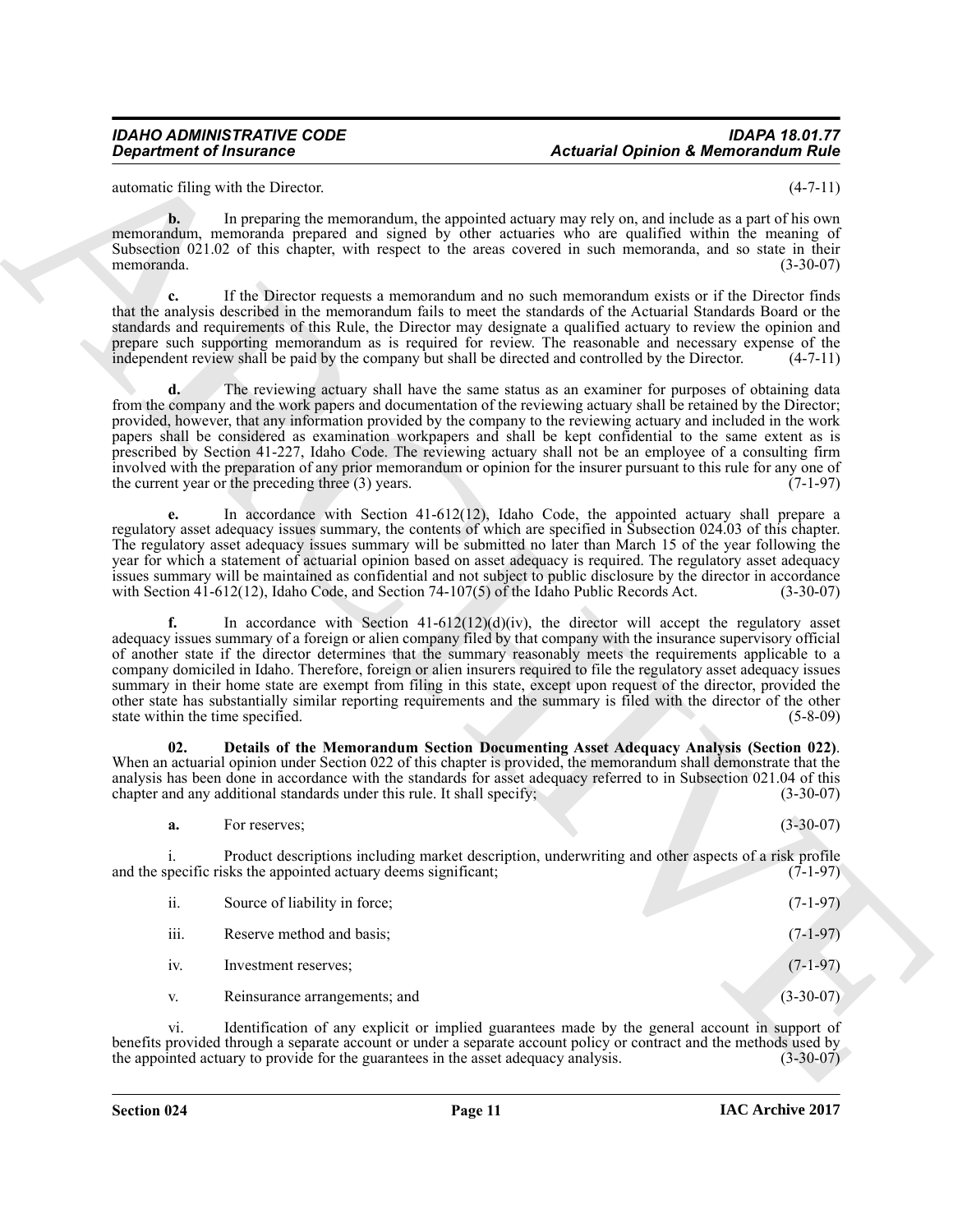| <b>Department of Insurance</b> |                                                                                        | <b>Actuarial Opinion &amp; Memorandum Rule</b>                                                        |                                                                                                                         |  |
|--------------------------------|----------------------------------------------------------------------------------------|-------------------------------------------------------------------------------------------------------|-------------------------------------------------------------------------------------------------------------------------|--|
|                                | Documentation of assumptions to test reserves for the following:<br>$\mathbf{b}$ .     |                                                                                                       | $(3-30-07)$                                                                                                             |  |
|                                | $i$ .<br>Lapse rates (both base and excess);                                           |                                                                                                       | $(3-30-07)$                                                                                                             |  |
|                                | Interest crediting rate strategy;<br>11.                                               |                                                                                                       | $(3-30-07)$                                                                                                             |  |
|                                | iii.<br>Mortality;                                                                     |                                                                                                       | $(3-30-07)$                                                                                                             |  |
|                                | Policyholder dividend strategy;<br>iv.                                                 |                                                                                                       | $(3-30-07)$                                                                                                             |  |
|                                | Competitor or market interest rate;<br>V.                                              |                                                                                                       | $(3-30-07)$                                                                                                             |  |
|                                | Annuitization rates;<br>vi.                                                            |                                                                                                       | $(3-30-07)$                                                                                                             |  |
|                                | Commissions and expenses; and<br>vii.                                                  |                                                                                                       | $(3-30-07)$                                                                                                             |  |
|                                | viii.<br>Morbidity.                                                                    |                                                                                                       | $(3-30-07)$                                                                                                             |  |
|                                | ix.<br>memorandum could form a conclusion as to the reasonableness of the assumptions. | The documentation of the assumptions shall be such that an actuary reviewing the actuarial            | $(3-30-07)$                                                                                                             |  |
|                                | For assets:<br>c.                                                                      |                                                                                                       | $(7-1-97)$                                                                                                              |  |
| $i$ .<br>assets;               |                                                                                        | Portfolio descriptions, including a risk profile disclosing the quality, distribution and types of    | $(7-1-97)$                                                                                                              |  |
|                                | ii.<br>Investment and disinvestment assumptions;                                       |                                                                                                       | $(7-1-97)$                                                                                                              |  |
|                                | iii.<br>Source of asset data;                                                          |                                                                                                       | $(7-1-97)$                                                                                                              |  |
|                                | Asset valuation bases.<br>iv.                                                          |                                                                                                       | $(7-1-97)$                                                                                                              |  |
|                                | d.<br>Documentation of assumptions made for the following assets:                      |                                                                                                       | $(3-30-07)$                                                                                                             |  |
| i.                             | Default costs;                                                                         |                                                                                                       | $(3-30-07)$                                                                                                             |  |
|                                | ii.<br>Bond call function;                                                             |                                                                                                       | $(3-30-07)$                                                                                                             |  |
|                                | iii.<br>Mortgage prepayment function;                                                  |                                                                                                       | $(3-30-07)$                                                                                                             |  |
|                                | iv.                                                                                    | Determining market value for assets sold due to disinvestment strategy; and                           | $(3-30-07)$                                                                                                             |  |
|                                | Determining yield on assets acquired through the investment strategy.<br>V.            |                                                                                                       | $(3-30-07)$                                                                                                             |  |
|                                | vi.<br>memorandum could form a conclusion as to the reasonableness of the assumptions. | The documentation of the assumptions shall be such that an actuary reviewing the actuarial            | $(3-30-07)$                                                                                                             |  |
|                                | For the analysis basis:<br>e.                                                          |                                                                                                       | $(4 - 7 - 11)$                                                                                                          |  |
| i.                             | Methodology;                                                                           |                                                                                                       | $(7-1-97)$                                                                                                              |  |
| analyzed;                      | ii.                                                                                    | Rationale for inclusion/exclusion of different blocks of business and how pertinent risks were        | $(7-1-97)$                                                                                                              |  |
|                                | iii.                                                                                   | Rationale for degree of rigor in analyzing different blocks of business (include in the rationale the | level of "materiality" that was used in determining how rigorously to analyze different blocks of business); $(4-7-11)$ |  |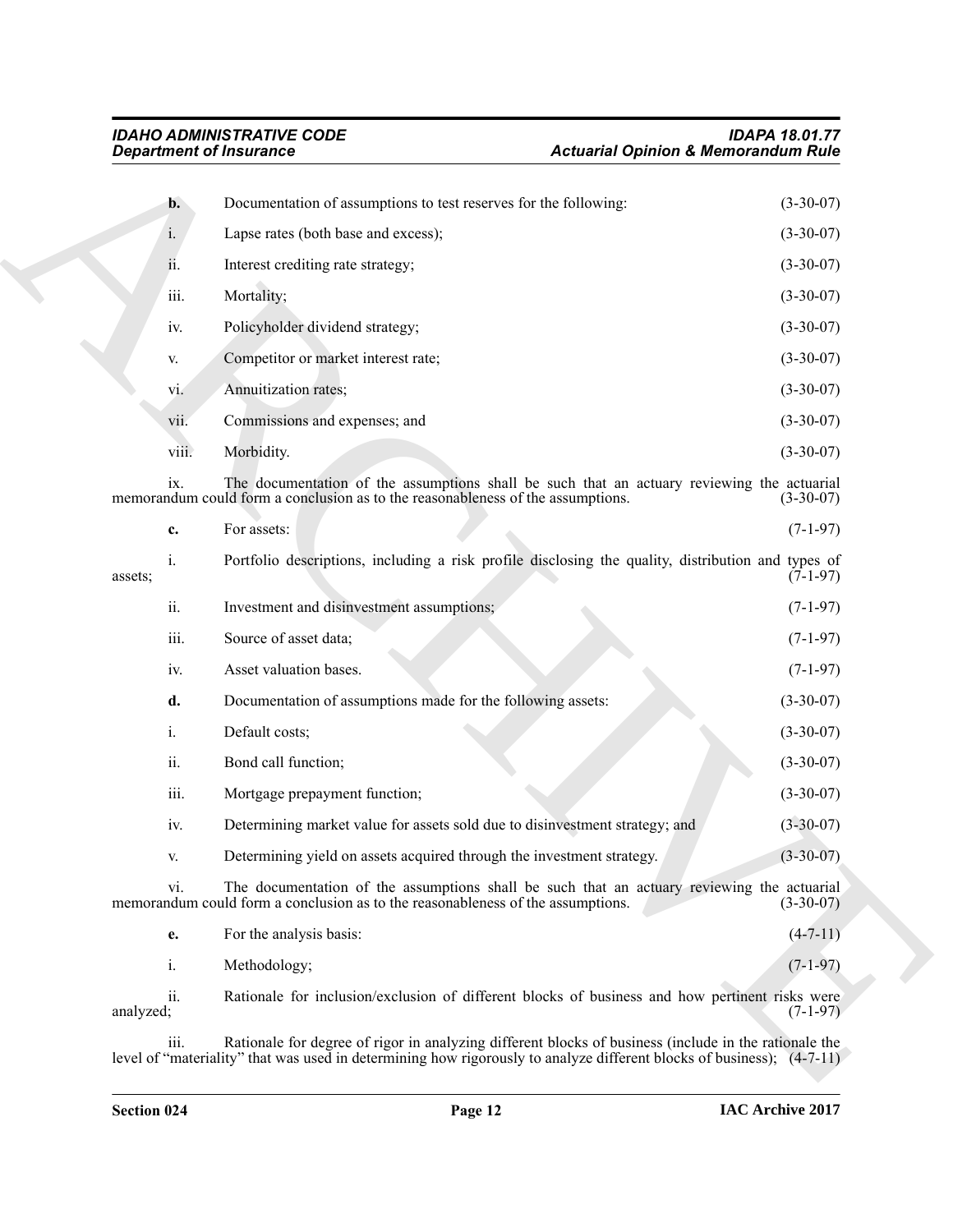iv. Criteria for determining asset adequacy (include in the criteria the precise basis for determining if assets are adequate to cover reserves under "moderately adverse conditions" or other conditions as specified in relevant actuarial standards of practice); (4-7-11)

Whether the impact of federal income taxes was considered and the method of treating reinsurance acy analysis.  $(4-7-11)$ in the asset adequacy analysis.

**f.** Summary of material changes in methods, procedures, or assumptions from prior year's asset adequacy analysis; (3-30-07) (3-30-07)

| Summary of Results: | $(7-1-97)$ |  |
|---------------------|------------|--|
|                     |            |  |

| h. | Conclusion(s). | $(7-1-97)$ |
|----|----------------|------------|
|----|----------------|------------|

# <span id="page-12-1"></span>**03. Details of the Regulatory Asset Adequacy Issues Summary**. (3-30-07)

**a.** The regulatory asset adequacy issues summary shall include:  $(3-30-07)$ 

**Equation of Financial Commute Constraints and constraints and constraints and constraints and commute and commute and commute and commute and commute and commute and commute and commute and commute and commute and commut** i. Descriptions of the scenarios tested (including whether those scenarios are stochastic or deterministic) and the sensitivity testing done relative to those scenarios. If negative ending surplus results under certain tests in the aggregate, the actuary should describe those tests and the amount of additional reserve as of the valuation date which, if held, would eliminate the negative aggregate surplus values. Ending surplus values shall be determined by either extending the projection period until the in force and associated assets and liabilities at the end of the projection period are immaterial or by adjusting the surplus amount at the end of the projection period by an amount that appropriately estimates the value that can reasonably be expected to arise from the assets and liabilities remaining in force; (3-30-07) remaining in force;

ii. The extent to which the appointed actuary uses assumptions in the asset adequacy analysis that are materially different than the assumptions used in the previous asset adequacy analysis; (3-30-07)

iii. The amount of reserves and the identity of the product lines that had been subjected to asset  $\alpha$  ranalysis in the prior opinion but were not subject to analysis for the current opinion; (3-30-07) adequacy analysis in the prior opinion but were not subject to analysis for the current opinion;

Comments on any interim results that may be of significant concern to the appointed actuary. For example, the impact of the insufficiency of assets to support the payment of benefits and expenses and the establishment of statutory reserves during one or more interim periods: (4-7-11) establishment of statutory reserves during one or more interim periods;

The methods used by the actuary to recognize the impact of reinsurance on the company's cash of hassets and liabilities, under each of the scenarios tested: and (3-30-07) flows, including both assets and liabilities, under each of the scenarios tested; and

vi. Whether the actuary has been satisfied that all options whether explicit or embedded, in any asset or liability (including but not limited to those affecting cash flows embedded in fixed income securities) and equity-like features in any investments have been appropriately considered in the asset adequacy analysis. (3-30-0 features in any investments have been appropriately considered in the asset adequacy analysis.

**b.** The regulatory asset adequacy issues summary shall contain the name of the company for which the regulatory asset adequacy issues summary is being supplied and shall be signed and dated by the appointed actuary rendering the actuarial opinion. (3-30-07)

<span id="page-12-2"></span><span id="page-12-0"></span>**04. Conformity to Standards of Practice**. The memorandum shall include a statement:

"Actuarial methods, considerations and analyses used in the preparation of this memorandum conform to the appropriate Standards of Practice as promulgated by the Actuarial Standards Board, which standards form the basis for this memorandum." (7-1-97) for this memorandum."

**05. Use of Assets Supporting the Interest Maintenance Reserve and the Asset Valuation Reserve**. An appropriate allocation of assets in the amount of the Interest Maintenance Reserve (IMR), whether positive or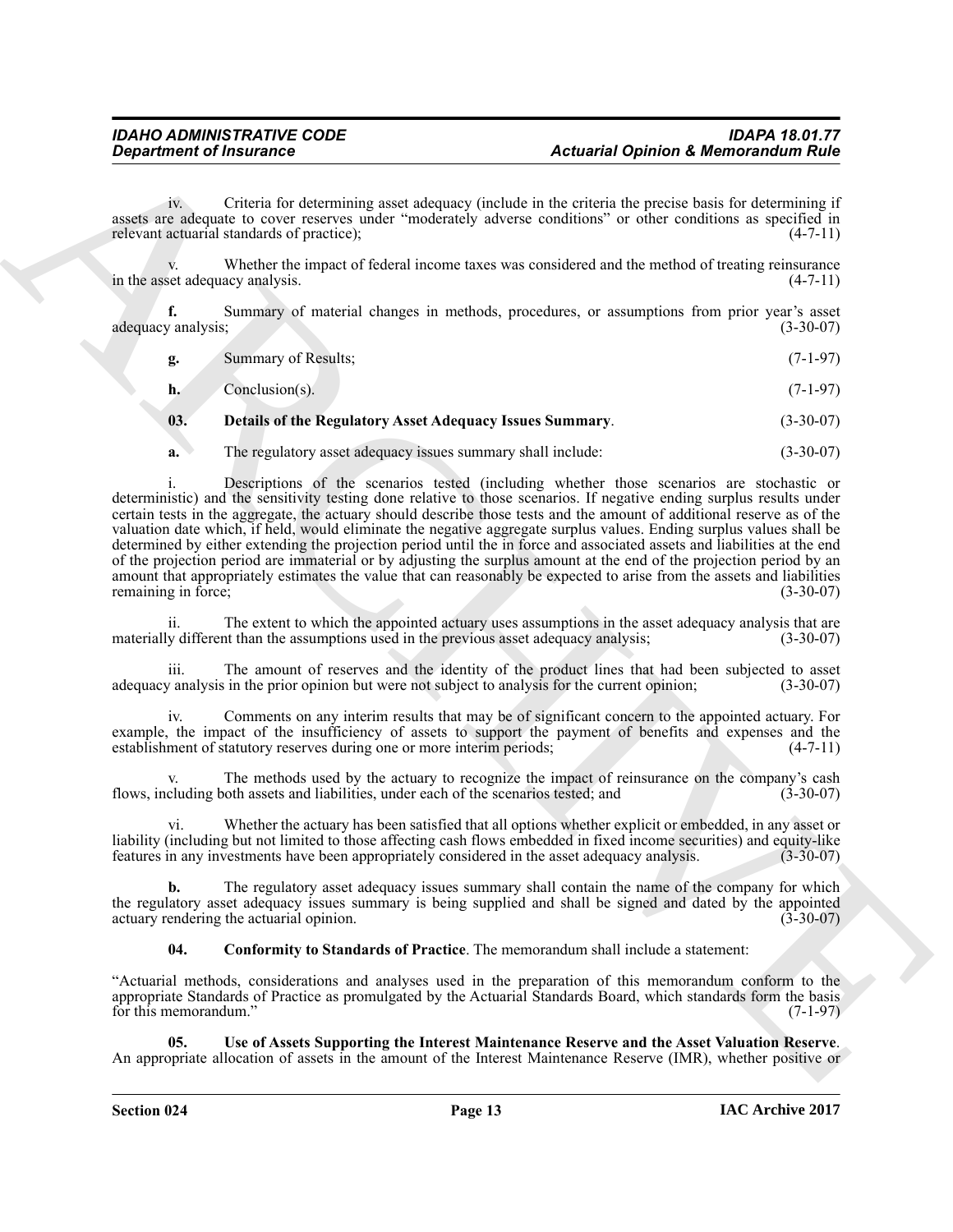# *IDAHO ADMINISTRATIVE CODE IDAPA 18.01.77 Department of Insurance Actuarial Opinion & Memorandum Rule*

Department of Financial Control in the state of the United States and Archives and Montenant Research and the state of the state of the state of the state of the state of the state of the state of the state of the state of negative, must be used in any asset adequacy analysis. Analysis of risks regarding asset default may include an appropriate allocation of assets supporting the Asset Valuation Reserve (AVR); these AVR assets may not be applied for any other risks with respect to reserve adequacy. Analysis of these and other risks may include assets supporting other mandatory or voluntary reserves available to the extent not used for risk analysis and reserve support. The amount of the assets used for the AVR must be disclosed in the Table of Reserves and Liabilities of the opinion and in the memorandum. The method used for selecting particular assets or allocated portions of assets must be disclosed in the memorandum. (7-1-97) the memorandum.

<span id="page-13-1"></span>**06.** Documentation. The appointed actuary shall retain on file, for at least seven (7) years, sufficient documentation so that it will be possible to determine the procedures followed, the analyses performed, the bases for assumptions and the results obtained. (7-1-97)

<span id="page-13-0"></span>**025. -- 999. (RESERVED)**